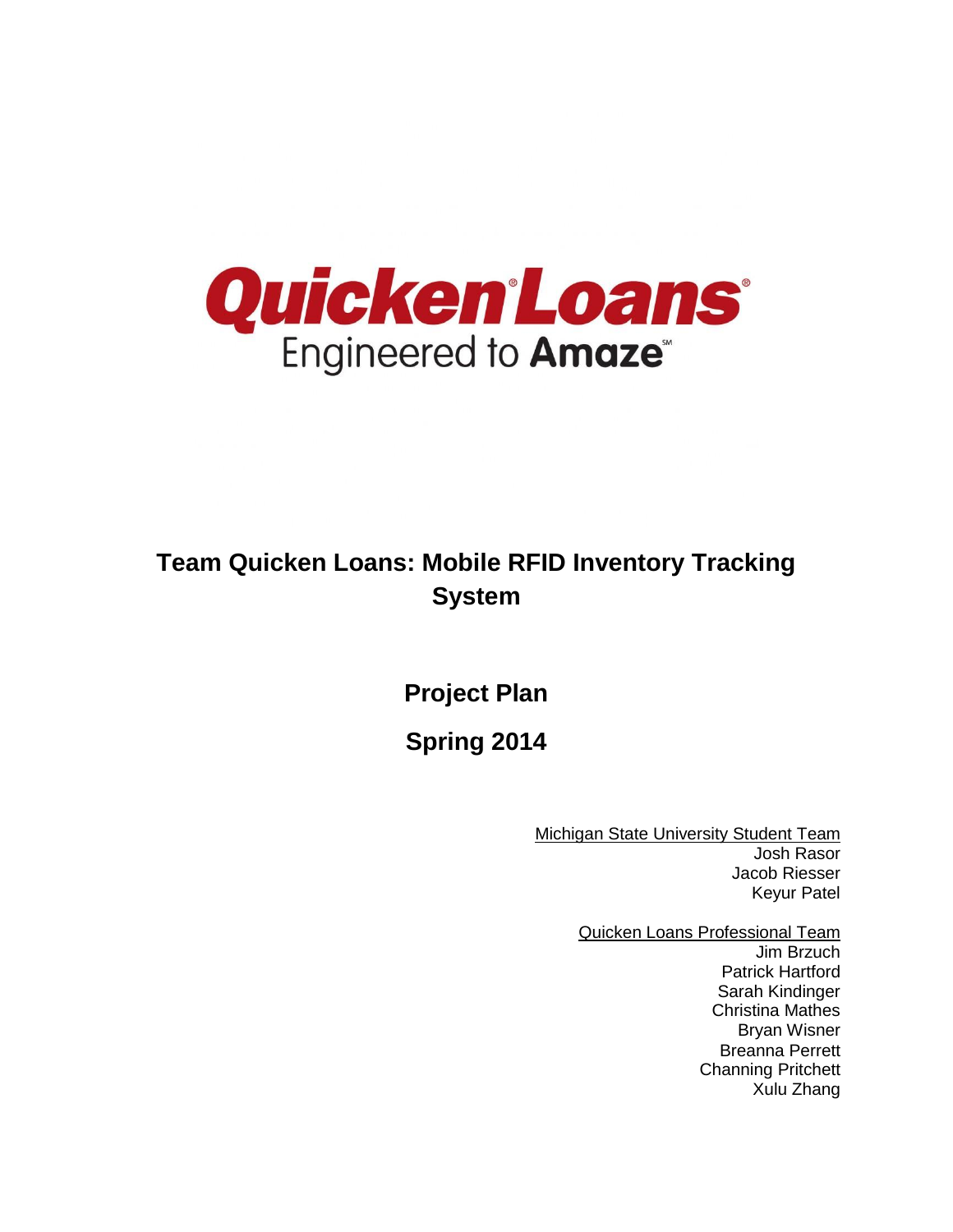$\overline{2014}$ 

# TABLE OF CONTENTS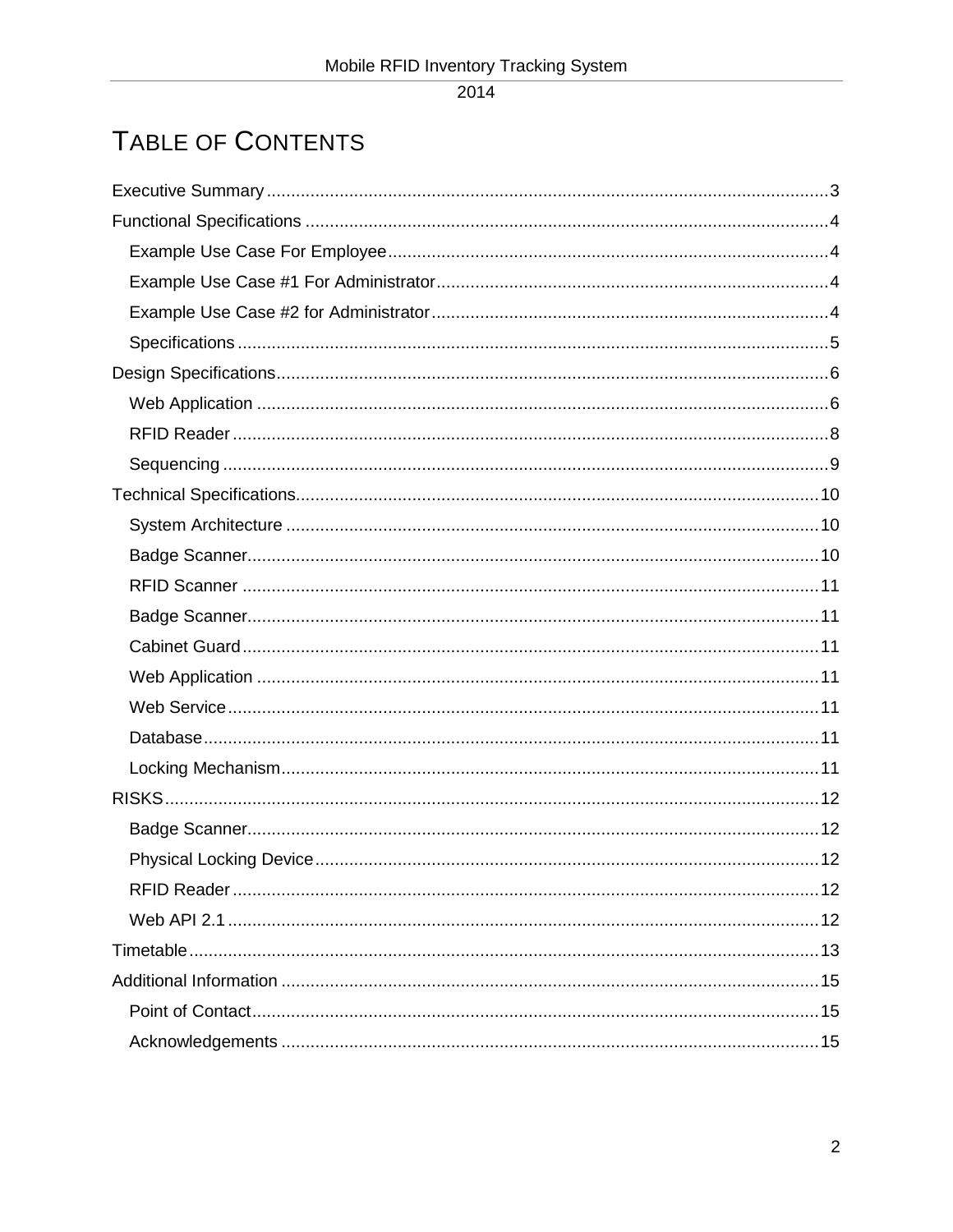# <span id="page-2-0"></span>EXECUTIVE SUMMARY

The RFID mobile device tracking system automates the process of checking mobile devices in and out of a secure lockbox. The mobile device testing group at Quicken Loans had been using manual logging to keep track of who had what mobile device checked out at any given time. This caused issues such as devices missing for extended periods of time, thus the team decided that an automated process would be more desirable.

The RFID mobile device tracking system utilizes RFID tagging of the mobile devices in conjunction with in-place RFID scanners and employee authentication to automate the process. Each device will have a unique RFID tag affixed to it that will identify the device. The in-place RFID scanner is responsible for detecting which tagged devices are present in the cabinet. Lastly, employees may access the storage area by authenticating themselves with their company assigned badge.

A front-end web application replaces the manual logging. This application allows employees to view current inventory and check-out history. The front-end also has administrator interfaces to notify employees in possession of checked-out devices, as well as providing management functionality for devices and information pertaining to the devices.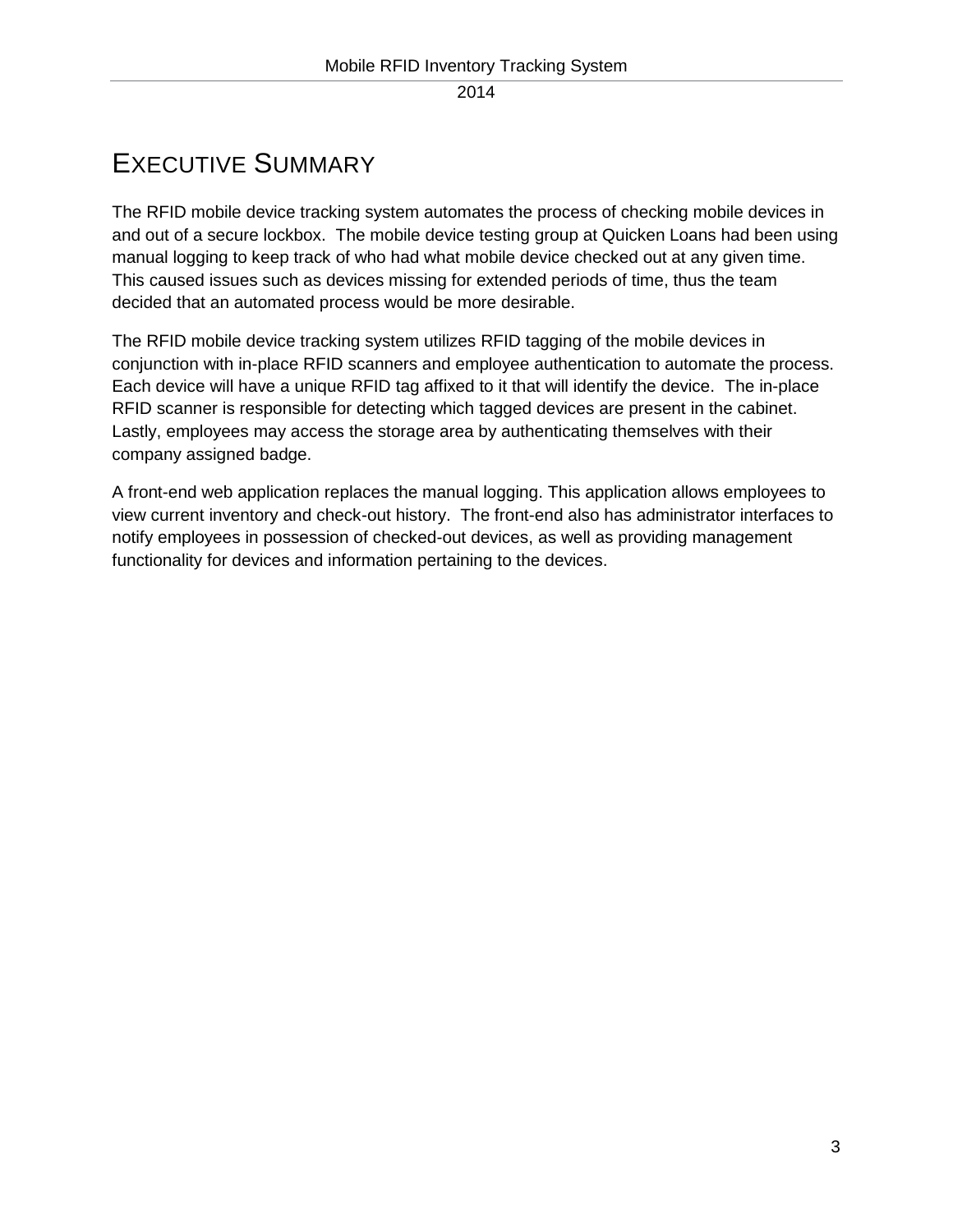# <span id="page-3-0"></span>FUNCTIONAL SPECIFICATIONS

The following information regards the functional aspects of the RFID mobile device tracking system.

## <span id="page-3-1"></span>EXAMPLE USE CASE FOR EMPLOYEE

Bob Jones needs to test some new code on a mobile test device. Bob logs into the web application in order to determine if there is a device that meets his needs in the Mobile Device Cabinet.

He approaches the Mobile Device Cabinet and swipes his security badge using the badge scanner on the cabinet. The system authenticates Bob's security badge, immediately takes a snapshot of all the devices currently in the cabinet using RFID technology, and records this data. The cabinet door then unlocks, and he is free to take any device he chooses. Bob grabs a Samsung Galaxy S3 running Android version 4.3, closes the cabinet door, and scans his badge. The system then takes another snapshot of all devices in the cabinet, and determines which device has been removed. The data is recorded in a database and available to be viewed and reported on via an internal webpage.

When Bob finishes his testing, he returns to the cabinet and swipes his badge to open the cabinet. The system takes a snapshot using RFID technology of all devices currently in the cabinet. Bob places the device back into the cabinet and closes the door. The system takes another snapshot and determines what devices have been placed back into the cabinet, and records the data. The system sends emails to both Bob and the Mobile Development QA team when a device is checked in or out.

## <span id="page-3-2"></span>EXAMPLE USE CASE #1 FOR ADMINISTRATOR

Sally Admin is in charge of managing the devices in the Mobile Device Cabinet. She receives a shipment of new devices for testing purposes. Sally logs into the front-end web application and selects the option to add a new device. She enters the information for each new device on the web application and confirms that each device was added. She then tags each device with a new RFID tag, scans her ID to open the cabinet, and places the devices inside. When the cabinet closes, the RFID reader reads the new devices and marks them as checked in.

## <span id="page-3-3"></span>EXAMPLE USE CASE #2 FOR ADMINISTRATOR

Tom Boss is also an administrator in charge of tracking the mobile devices in the cabinet. He receives a complaint from Norah Smith in the mobile device testing team that the mobile device she needs to test on has been missing for a while. When Tom logs into the front-end application to view the device inventory, he confirms that the Samsung Galaxy S3 running Android version 4.3 that Norah Smith is requesting has been checked out by Bob Smith for a year. Tom chooses the administrator option to notify and selects the option to notify the current possessor. The front-end notifies the back-end web service, and the back-end web service sends out an email to Bob Smith notifying him that the device is needed and that he has had it for too long. Bob Smith receives the email and returns the phone the next day.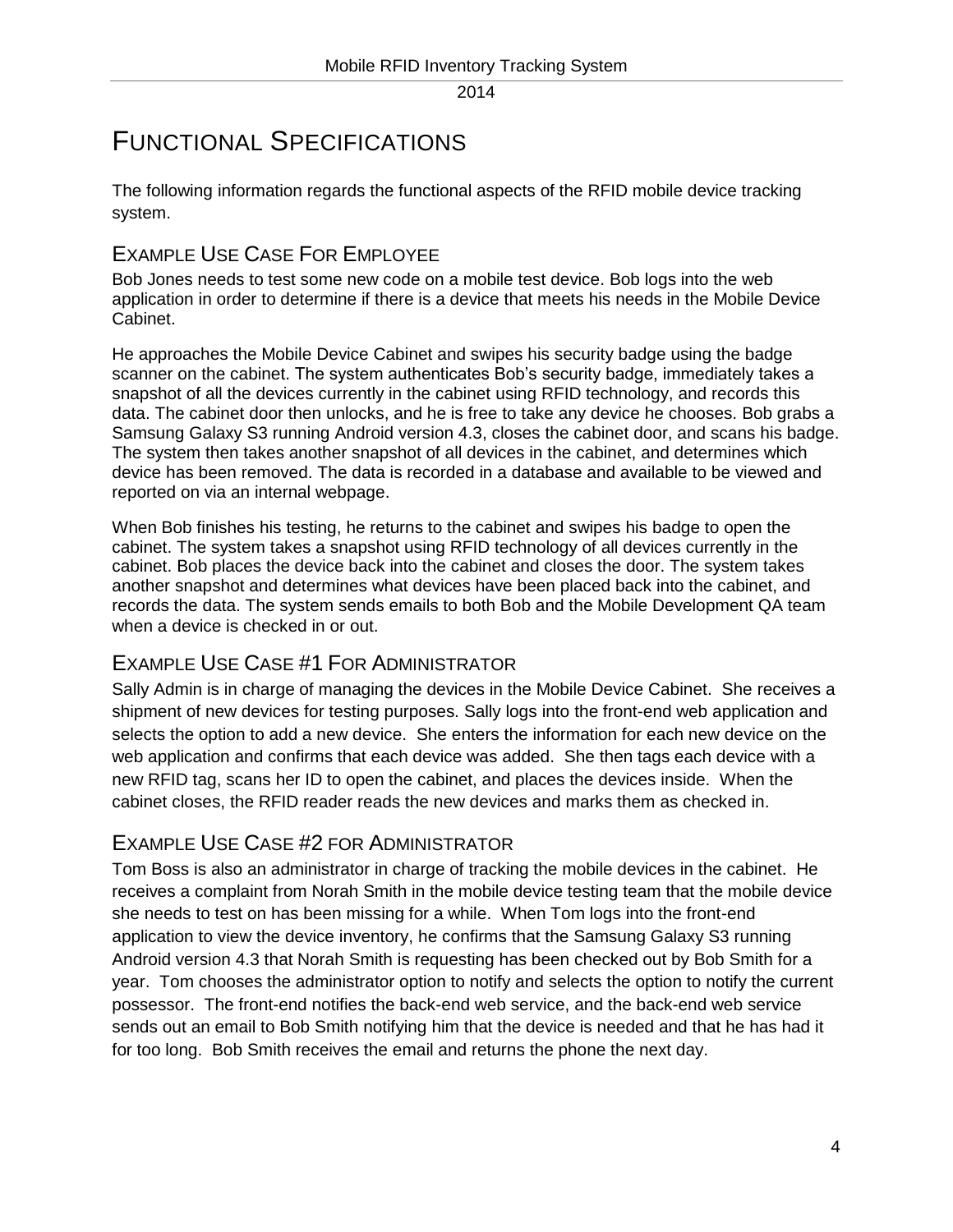#### <span id="page-4-0"></span>**SPECIFICATIONS**

The Mobile RFID Inventory Tracking System conforms to the functional specifications described herein.

- 1. The system automatically checks devices in or out for employees; employees interact with the system only by scanning their identification badge.
- 2. The system authenticates users attempting to access the Mobile Device Cabinet.
- 3. The system can determine the states of all registered devices at any time: to whom devices have been checked out or if devices are physically present in the Mobile Device Cabinet.
- 4. A web application is available to review current inventory information, device history, and user history.
- 5. Furthermore, the web application can manage inventory information, such as registering new mobile devices.
- 6. For mobile devices, the system maintains the RFID tag ID, device type, device name, device manufacturer, device operating system, and device operating system version.
- 7. For users, the system maintains that user's security badge number, common ID, first name, last name, and extension number.
- 8. When users check devices in or out, the system will maintain the device check in and out date and time.
- 9. The system will send email to both the user and the Mobile Development Quality Assurance team providing information regarding the date and time the device was checked in or out, and details about which devices were checked in or out.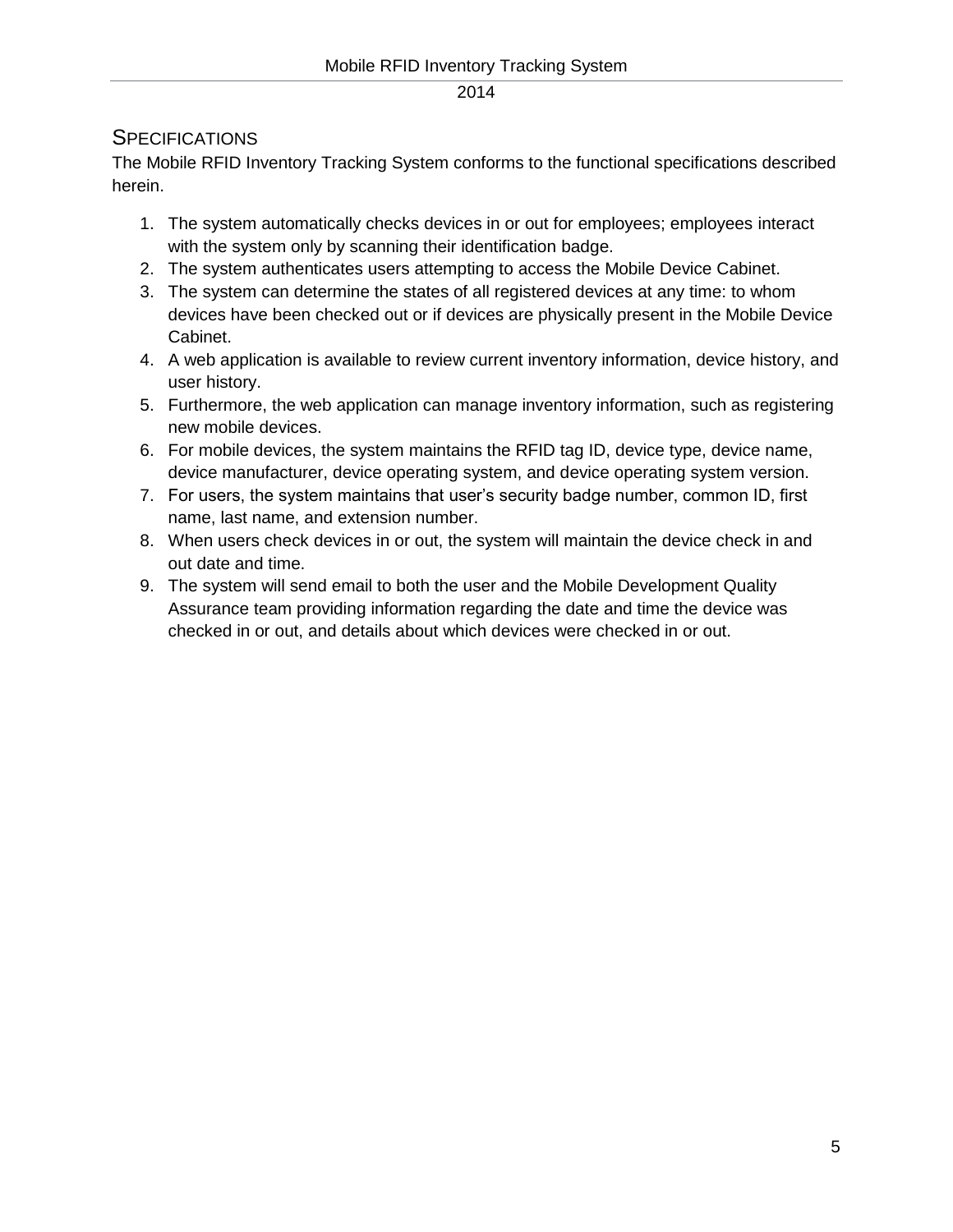# <span id="page-5-0"></span>DESIGN SPECIFICATIONS

The following are the design specifications. These include front-end mock-ups and a systems diagram.

## <span id="page-5-1"></span>WEB APPLICATION

The web application is built on the .NET MVC framework and is styled using the Twitter Bootstrap. The Quicken Loans styling guide provides visual consistency with other Quicken Loans products and solutions.

The web application contains pages for device inventory, device history, and user history, as shown in the below three figures.

| <b>Quicken Loans</b>                    |                   |                            |                |              | Inventory                    | QLAD\Jake -<br><b>Users</b> |
|-----------------------------------------|-------------------|----------------------------|----------------|--------------|------------------------------|-----------------------------|
|                                         |                   |                            |                |              |                              |                             |
| <b>Current Device Inventory</b>         |                   |                            |                |              |                              |                             |
|                                         |                   |                            |                |              | Show/Hide Checked In Devices |                             |
| Show 10<br>$\overline{\mathbf{r}}$ Rows |                   |                            |                |              |                              |                             |
| <b>RFID Tag Number</b>                  | Manufacturer<br>۵ | $#$ Name                   | $\triangle$ OS | ♦ OS Version | ♦ Checked Out?               | $\bullet$ Delete            |
| 91                                      | Microsoft         | <b>Windows Tester</b>      | Windows        | 8.0          | $\sim$ $\sim$                | ×                           |
| 92                                      | Nokia             | <b>Windows Backup</b>      | Windows        | 8.0          | $\sim$ $\sim$                | ×                           |
| 93                                      | <b>HTC</b>        | <b>Presentation Tablet</b> | Windows        | 8.0          | ÷.                           | ×                           |
| 95                                      | Samsung           | <b>Tablet Test</b>         | Android        | 4.0          | $\sim$ $\sim$                | ×                           |
| 96                                      | <b>HTC</b>        | QA app tester              | Android        | 4.0          | $\sim$ $-$                   | ×                           |
| 94                                      | <b>HTC</b>        | <b>HTC Tester</b>          | Android        | 4.2.2        | 44                           | ×                           |
|                                         |                   |                            |                |              |                              |                             |

**Figure 1: Web Application Device Inventory Page**

As shown in figure 1, the web application displays the list of all registered devices with their current status and information. This design will draw on the web services to obtain the data.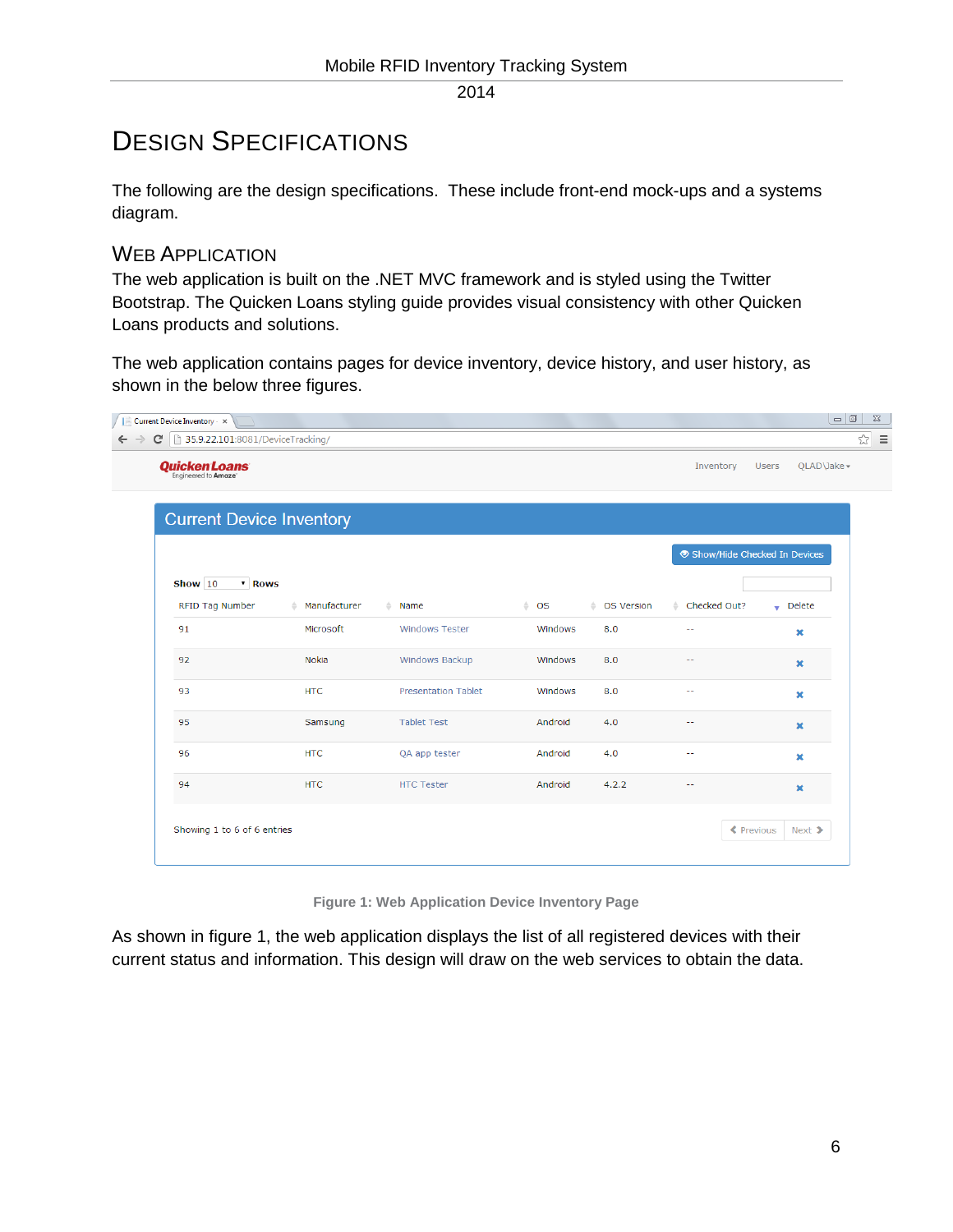|                                | C 35.9.22.101:8081/DeviceTracking/User/details/27273 |                                                    |       |                                                |              |            |
|--------------------------------|------------------------------------------------------|----------------------------------------------------|-------|------------------------------------------------|--------------|------------|
| <b>Quicken Loans</b>           |                                                      |                                                    |       | Inventory                                      | <b>Users</b> | QLADVake - |
| User Information               |                                                      |                                                    |       |                                                |              |            |
| Name<br>User Id                | Rasor, Josh<br>5                                     | <b>Badge Number</b><br><b>Extension Number</b> 314 | 27273 |                                                |              |            |
|                                |                                                      |                                                    |       |                                                |              |            |
| <b>Device Checkout History</b> |                                                      |                                                    |       |                                                |              |            |
| <b>RFID Tag Number</b><br>91   | <b>Device</b><br><b>Windows Tester</b>               | <b>Check Out Time</b><br>3/25/2014 2:21:53 PM      |       | <b>Checked In Time</b><br>3/25/2014 2:25:10 PM |              |            |
| 91                             | <b>Windows Tester</b>                                | 3/21/2014 10:26:55 AM                              |       | 3/21/2014 11:10:30 AM                          |              |            |
| 91                             | <b>Windows Tester</b>                                | 3/14/2014 12:00:00 AM                              |       | 3/18/2014 12:00:00 AM                          |              |            |
| 92                             | <b>Windows Backup</b>                                | 3/25/2014 2:25:10 PM                               |       | 3/25/2014 2:27:42 PM                           |              |            |
| 92                             | Windows Backup                                       | 3/21/2014 10:22:55 AM                              |       | 3/21/2014 10:26:55 AM                          |              |            |
| 93                             | <b>Presentation Tablet</b>                           | 3/25/2014 2:25:10 PM                               |       | 3/25/2014 2:27:42 PM                           |              |            |

**Figure 2: User History Page**

Figure 2 shows the web application's view of all known sessions in which that user checked a device out and checked it back in. Each user's history is accessible and recorded. The web service provides the list of all known users and their histories.

| 35.9.22.101:8081/DeviceTracking/device/history/93<br>$\mathbf{C}$ |                                          |                       |                                       |                       |              |              |
|-------------------------------------------------------------------|------------------------------------------|-----------------------|---------------------------------------|-----------------------|--------------|--------------|
| <b>Quicken Loans</b>                                              |                                          |                       |                                       | Inventory             | <b>Users</b> | $QLADMake -$ |
| <b>Device Information</b>                                         |                                          |                       |                                       |                       |              |              |
| <b>Device Name</b>                                                | <b>Presentation Tablet</b><br>Checked In |                       | <b>RFID Tag Number</b><br><b>Type</b> | 93<br>HTC Windows 8.0 |              |              |
| <b>Checked Out?</b><br>M Notify Device Possessor                  |                                          |                       |                                       |                       |              |              |
| <b>Device History</b>                                             |                                          |                       |                                       |                       |              |              |
| <b>Full Name</b>                                                  | <b>Username</b>                          | <b>Check Out Time</b> |                                       | <b>Check In Time</b>  |              |              |
| Rasor, Josh                                                       | QLADVosh                                 | 3/25/2014 2:25:10 PM  |                                       | 3/25/2014 2:27:42 PM  |              |              |
| Patel, Keyur                                                      | <b>QLAD\KP</b>                           | 3/24/2014 1:38:30 PM  |                                       | 3/25/2014 2:20:00 PM  |              |              |
| Patel, Keyur                                                      | <b>QLADVKP</b>                           | 3/21/2014 11:22:26 AM |                                       | 3/21/2014 11:25:17 AM |              |              |
| Patel, Keyur                                                      | <b>QLADVKP</b>                           | 3/21/2014 11:19:12 AM |                                       | 3/21/2014 11:19:55 AM |              |              |

**Figure 3: Device History Page**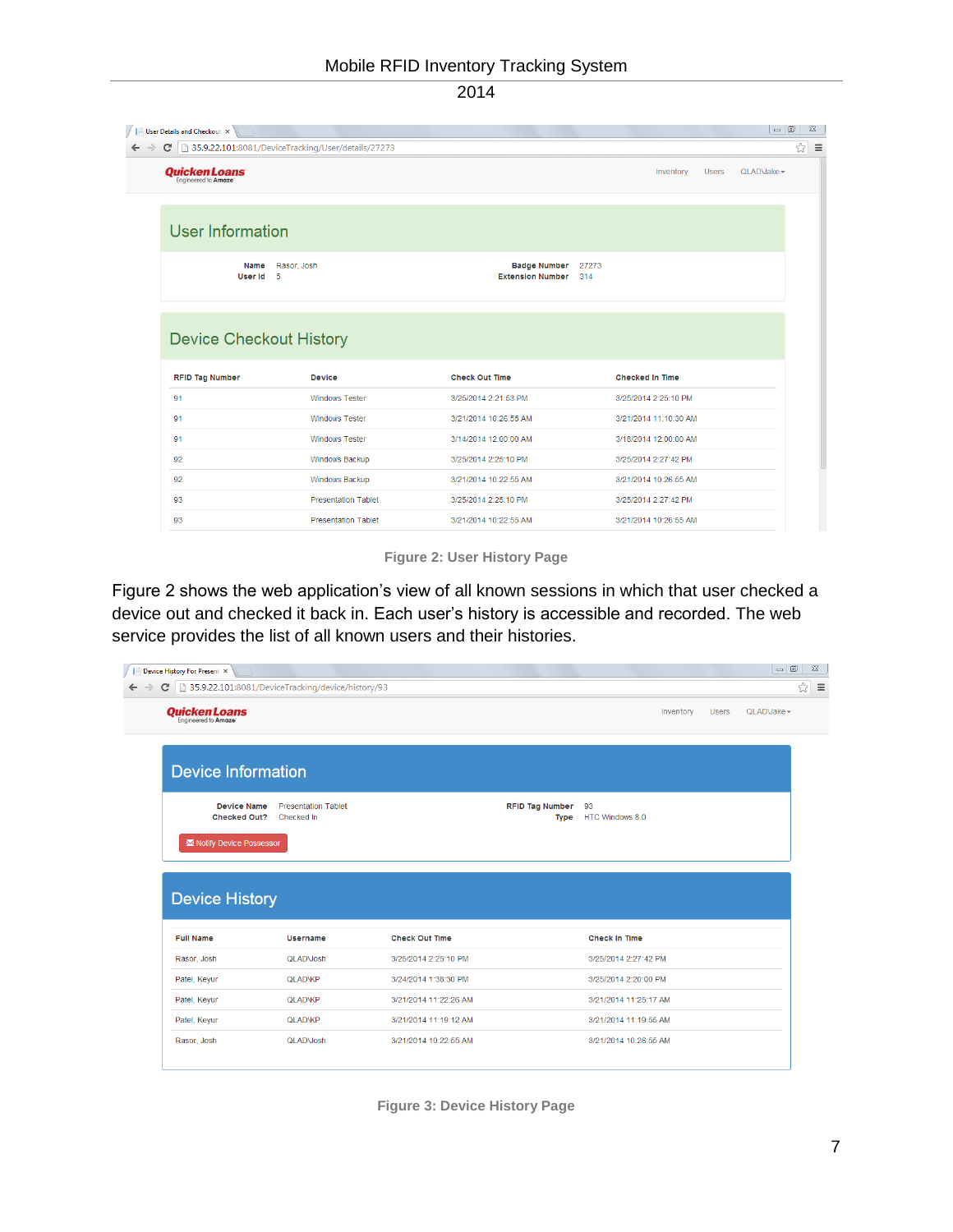Figure 3 displays the web application's device history view. A device's history consists of all known sessions in which any user checked that device out and later checked it back in. Each device has its corresponding history tracked and can be viewed via the web application.

## <span id="page-7-0"></span>RFID READER

The RFID reader must be able to take a snapshot of the mobile device inventory. The reader is equipped with an antenna which will monitor the Mobile Device cabinet. The antenna, shown on the right in figure 4, must be placed such that all devices in the cabinet can be scanned by the reader.



**Figure 4: The Speedway Revolution reader with antenna**

The RFID scanner can scan multiple tags simultaneously without requiring line-of-sight to each device. Multiple antennae can be connected to the RFID scanner to handle larger cabinets.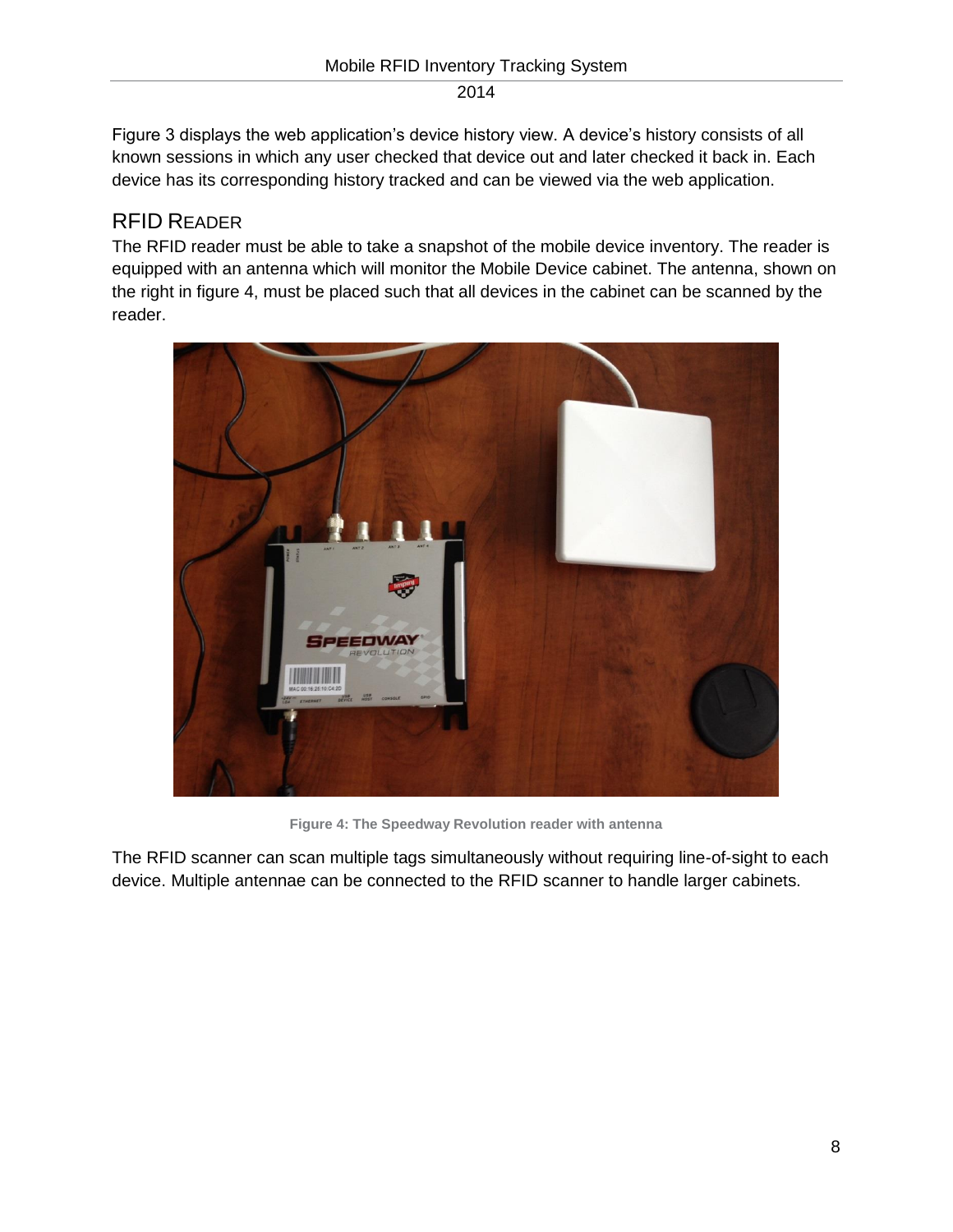

#### <span id="page-8-0"></span>**SEQUENCING**

**Figure 5: Sequence Diagram for employee use case**

As shown in figure 5, the user only interacts with the tracking system by scanning their identification and by receiving notifications. The locking device, RFID scanner, and badge scanner all communicate only to the cabinet guard, which in turn communicates with the web service; the web service is equipped to handle requests from the inventory tracking system, the web application, and possible future presentation-layer developments.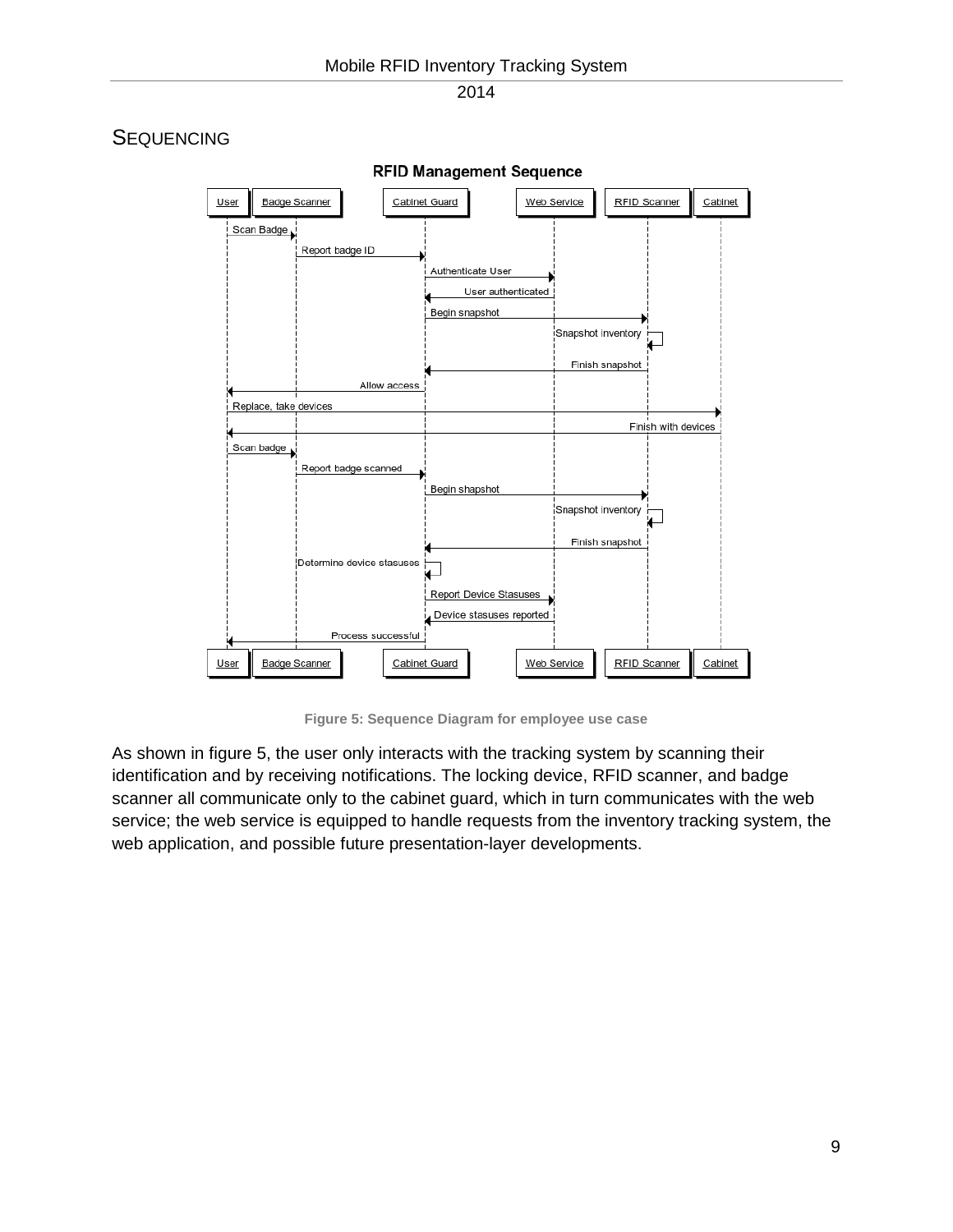# <span id="page-9-0"></span>TECHNICAL SPECIFICATIONS

## <span id="page-9-1"></span>SYSTEM ARCHITECTURE

The Mobile RFID Inventory Tracking System consists of several sub-systems. The system involves a locked cabinet, an RFID reader, a badge scanner, a database, a web service, and a web application. The database, web service, and web application form a three-tier architecture, with business logic isolated in the web services layer. This architecture allows the presentation layer, where the web application resides, to be extended.



**Figure 6: The system architecture of the RFID Tracking system**

As shown in figure 6, the three-tier architecture interfaces with the RFID reader and badge scanner at the business logic layer. Separating the web application from the web service allows the web service to be interfaced with possible future applications.

## <span id="page-9-2"></span>BADGE SCANNER

The badge scanner allows users to interact with the tracking system. The badge scanner is accessible outside of the Mobile Device cabinet, and communicates with both the web service and the locking device. When a badge is scanned, the cabinet unlocks and device inventory changes are attributed to the badge's owner via the web service.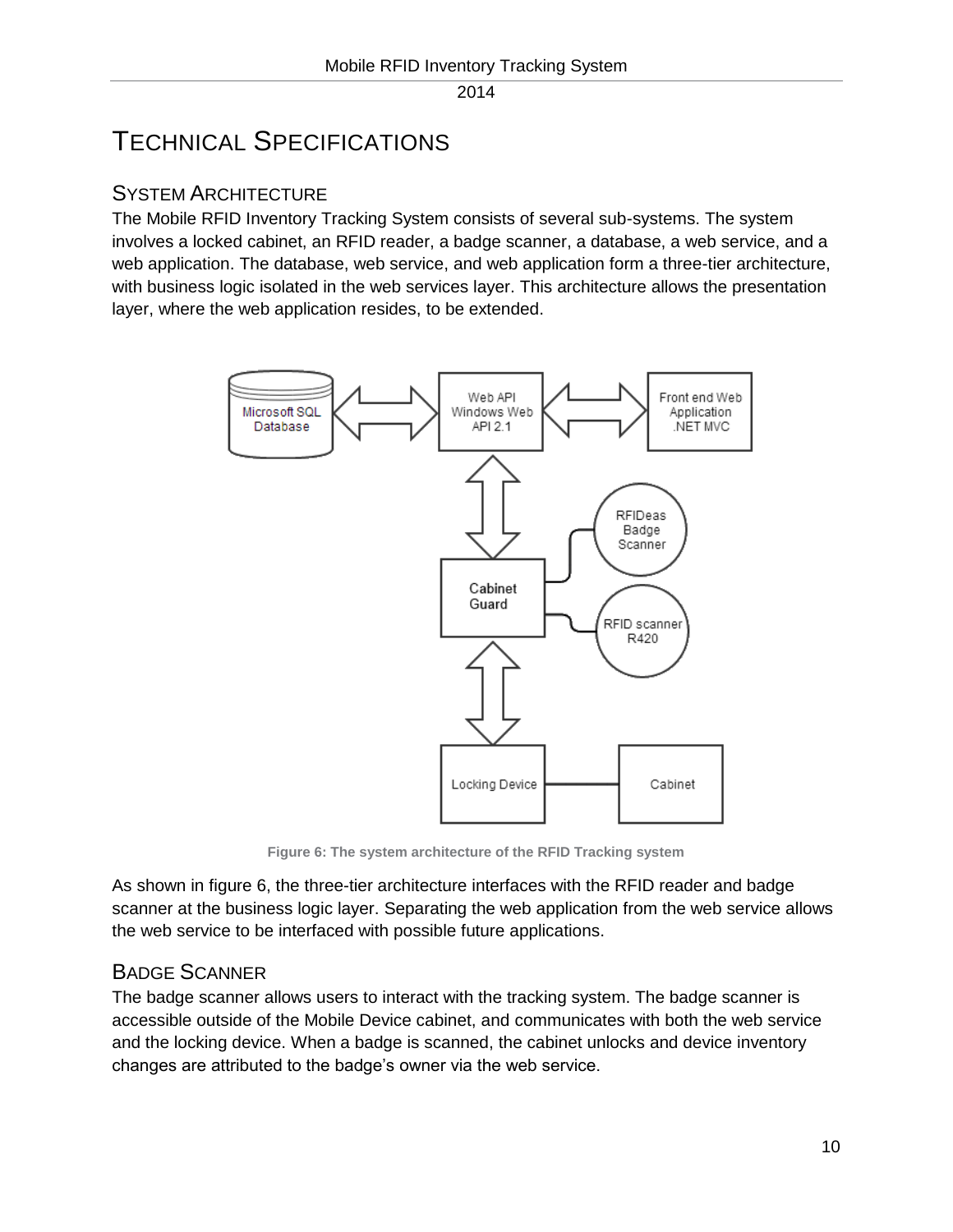## <span id="page-10-0"></span>RFID SCANNER

The RFID scanning technology present in this system is the Impinj Speedway Revolution R420 RFID Reader. The reader is equipped with Speedway Connect software. The reader communicates with the Mobile RFID Inventory System via HTTP post with the following variables defined:

## <span id="page-10-1"></span>BADGE SCANNER

The badge scanning technology present in this system is the RFIDeas RDR-6081AKU NFC Badge Reader. The reader runs without proprietary middleware. The badge scanner requires a channel to communicate with the locking system and the web services. The scanner deposits text to a connected device as a human-input-device. The connected device communicates with the web service to identify users.

## <span id="page-10-2"></span>CABINET GUARD

The cabinet guard integrates the services of the RFID Scanner, Badge Scanner, Locking Mechanisms, and sends their information to the web service. The cabinet guard is a Windows Forms application, and runs on a device near the cabinet.

### <span id="page-10-3"></span>WEB APPLICATION

The front end web application uses .NET MVC 4.5. The web application is the top layer of the three-tier architecture. The application is styled using the Twitter bootstrap and follows the Quicken Loans style guidelines for visual consistency. It communicates to the web service via HTTP POST, GET, PUT, and DELETE.

## <span id="page-10-4"></span>WEB SERVICE

The web services use Web API 2.0. This is the second layer of the three-tier architecture. This layer enforces business logic, and should be accessible for future top-layer applications. This layer provides the interface for the RFID scanner to modify the database based on snapshot readings. The service uses Entity Framework to interface with the database.

## <span id="page-10-5"></span>**DATABASE**

The backend database is built using Microsoft SQL 2014. It is the bottom layer of the three-tier architecture.

## <span id="page-10-6"></span>LOCKING MECHANISM

The locking mechanism is a specialized lock solution for individual cabinets. The Cabinet Guard is designed to integrate with potential locking solutions. Because cabinets may be so specialized with integrated locks, the Mobile RFID Inventory Tracking System does not contain its own lock.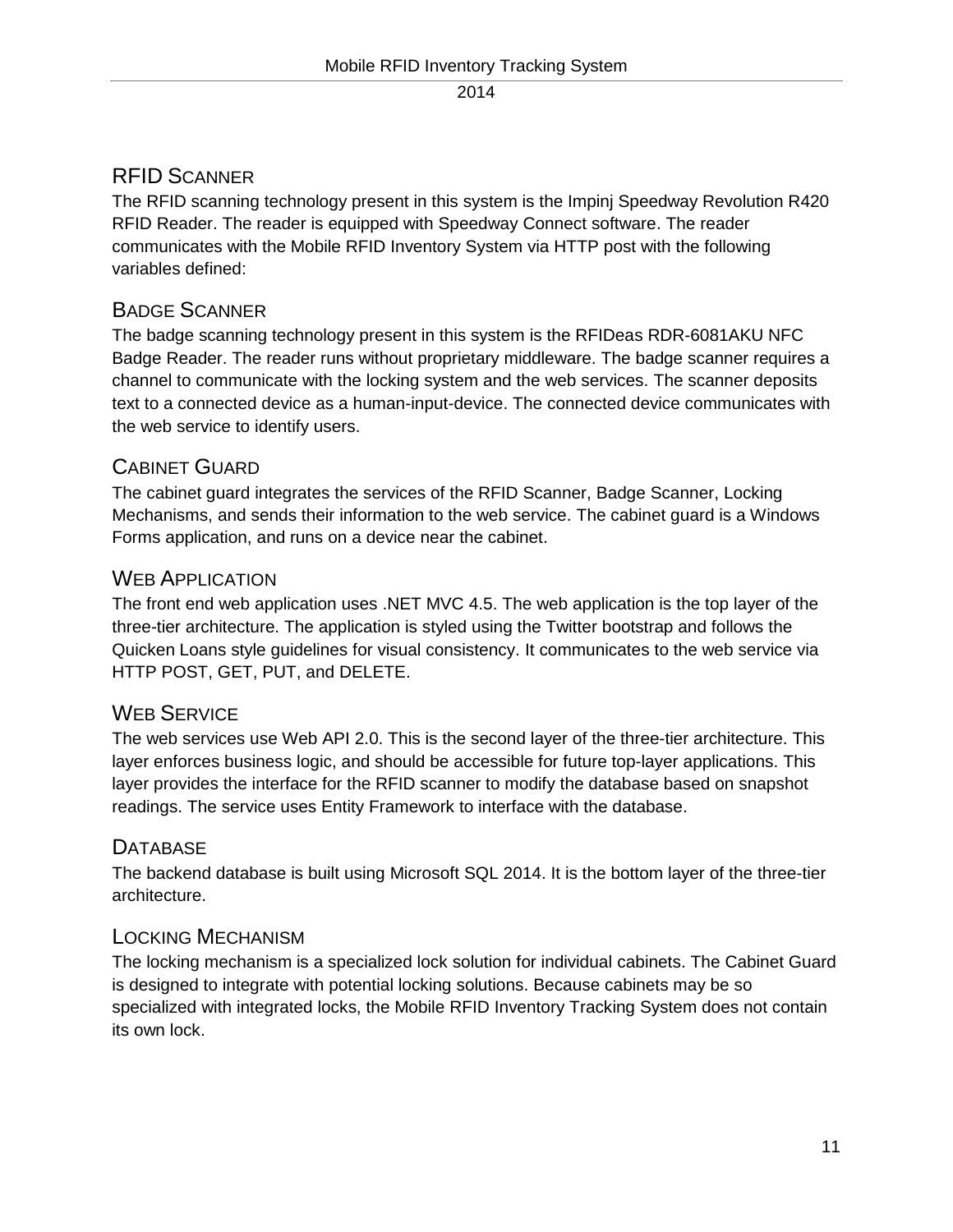# <span id="page-11-0"></span>RISKS

## <span id="page-11-1"></span>BADGE SCANNER

 This system authenticates Quicken Loans employee to access the cabinet of devices and then unlock the cabinet for device retrieval. Not receiving employee badge information in a useable form means that the system cannot properly track devices.

 Mitigation: The badge scanner inputs as a keyboard, and connects via USB; configuration and use is designed for simplicity.

## <span id="page-11-2"></span>PHYSICAL LOCKING DEVICE

 Locking devices are highly specialized to cabinets; it is not feasible to develop a solution only for particular systems.

 Mitigation: Add abstraction in Cabinet Guard to interface with highly specialized locking solutions.

## <span id="page-11-3"></span>RFID READER

 Must receive information from RFID Reader, which exists on a network independently of computers running Cabinet Guard

 Mitigation: Speedway Connect software handles the RFID reader's output, allowing the Cabinet Guard to read from a port on the RFID reader.

## <span id="page-11-4"></span>WEB API 2.1

- Front end for the website should reply on a backend API.
- Mitigation: Implementation of API resembles that of .NET MVC and basics of communication are broken down into simple components. Unified services to handle JSON communication.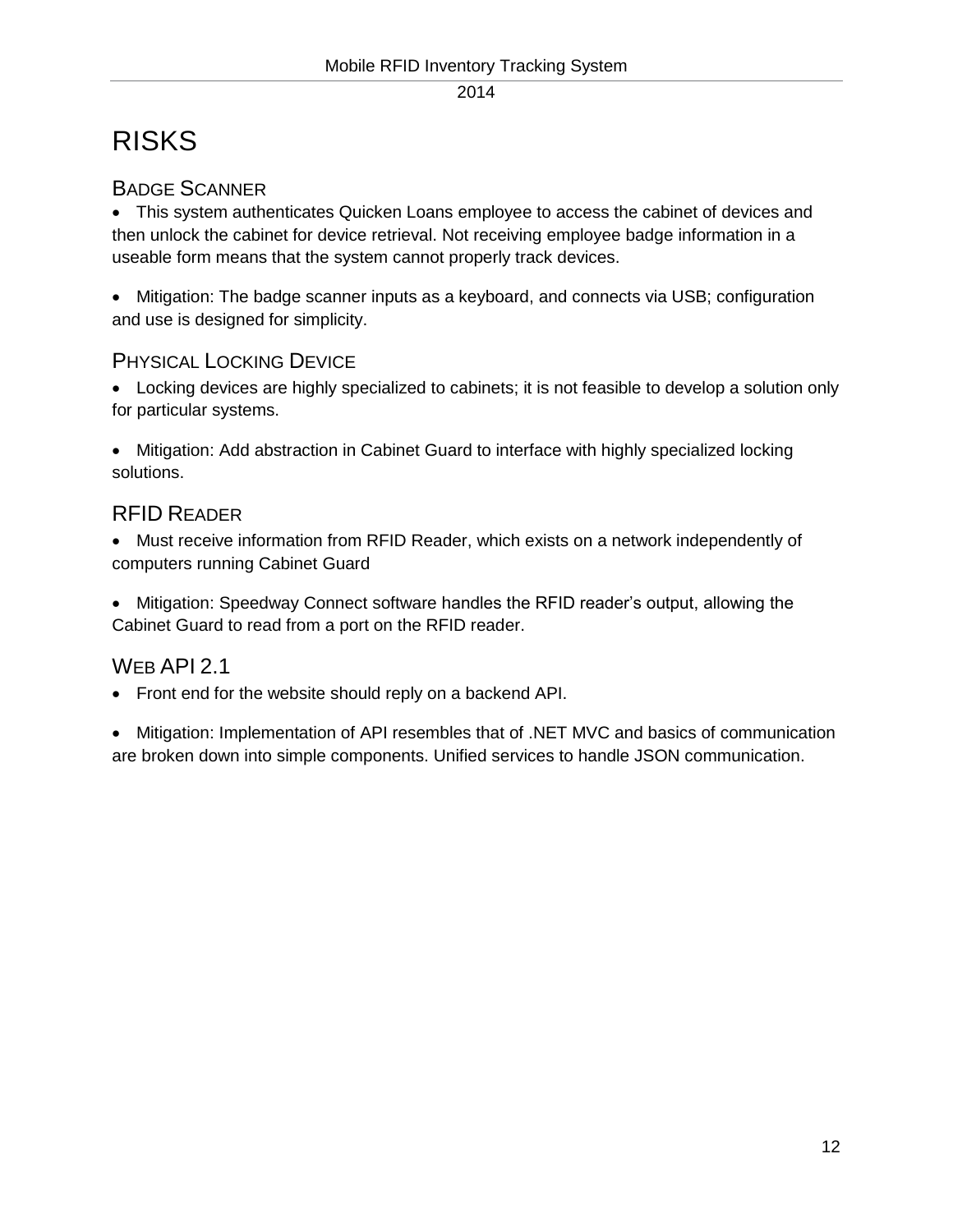## <span id="page-12-0"></span>**TIMETABLE**

#### **Week 1 (1/6/14 – 1/10/14)**

- Received project description
- First conference call with Quicken Loans Team

#### **Week 2 (1/13/14 – 1/17/14)**

- Configured Team Computers
- Installed & Configured Windows 7
- Installed & Configured Visual Studio 12
- Installed & Configured Windows Server 2008 R2
- Installed SQL Server Management Studio 14
- Set-up GIT Repository
- Created a Skelton for Front End
- Email Mockups of Front End

#### **Week 3 (1/20/14 – 1/24/14)**

- Status Report Presentations January  $22^{nd}$
- Configured SQL Server Management Studio 14
- Activated IIS
- Installed Middleware on RFID Speedway Revolution
- Designed and implemented database schemas
- Implemented a Skeleton for web service
- Work on and complete Project Plan Document & PowerPoint

#### **Week 4 (1/27/14 – 1/31/14)**

- Project Plan Presentation January  $27<sup>th</sup>$
- Host prototype website on IIS
- Configure RFID reader to communicate with preliminary Cabinet Guard designs

#### **Week 5 (2/3/14 – 2/7/14)**

- Implement web service functionality
- Store and retrieve data from database
- Integrate badge scanner with Cabinet Guard

#### **Week 6 (2/10/14 – 2/14/14)**

- Implement simple front end website
- Prepare for alpha presentation, with complete check-in/check-out

#### **Week 7 (2/17/14 – 2/21/14)**

- Alpha Presentation February  $17<sup>th</sup>$
- Continued development on front-end and web service functionality

#### **Week 8 (2/24/14 – 2/28/14)**

- Usability tweaks to front-end
- Continue front-end and web service functionality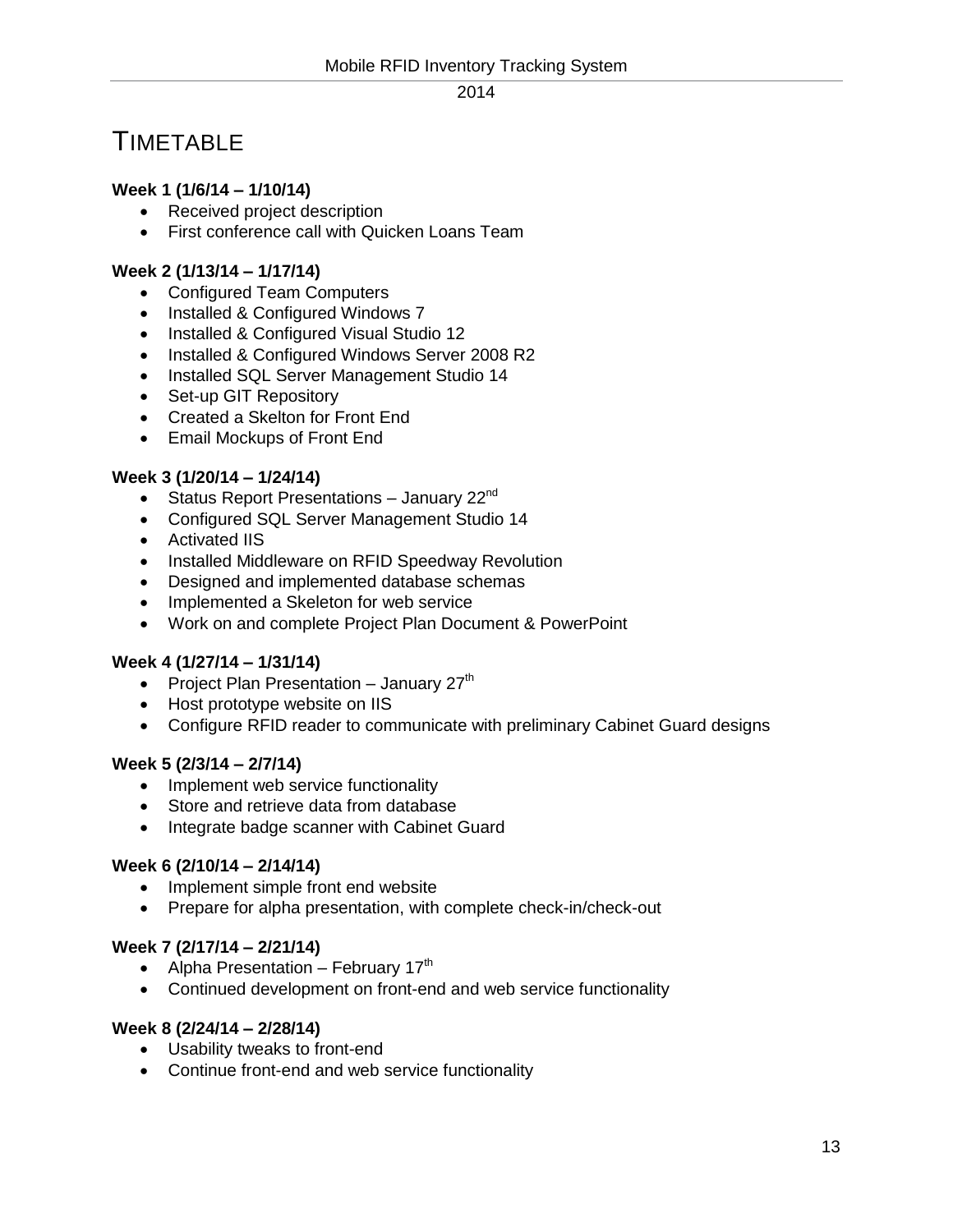#### **Week 9 (3/10/14 – 3/14/14)**

- Configure windows authentication
- Upgrade Cabinet Guard to Windows Forms application

#### **Week 10 (3/17/14 – 3/21/14)**

- Finalize usability constraints and definitions
- Implement all notification systems

#### **Week 11 (3/24/14 – 3/28/14)**

- Prepare for presentations
- Develop API usability
- Finalize implementation of front-end CRUD operations

#### **Week 12 (3/31/14 – 4/4/14)**

- $\bullet$  Beta Presentations March 31st
- Finalization of all features use-case and administration functional and usable
- Documentation development
- Front-end niceties

#### **Week 13 (4/7/14 – 4/11/14)**

- Record audio and record screen for project video
- Finalize source code
- Develop manuals

#### **Week 14 (4/14/14 – 4/18/14)**

- Time cushion plan for this time to be taken by emergencies and unforeseen problems
- Edit project video
- Develop manuals

#### **Week 15 (4/21/14 – 4/25/14)**

- Project Videos April 21 $st$
- $\bullet$  Submit All Deliverables April 23<sup>rd</sup>
- Design Day Setup April  $24<sup>th</sup>$
- Design Day April  $25<sup>th</sup>$